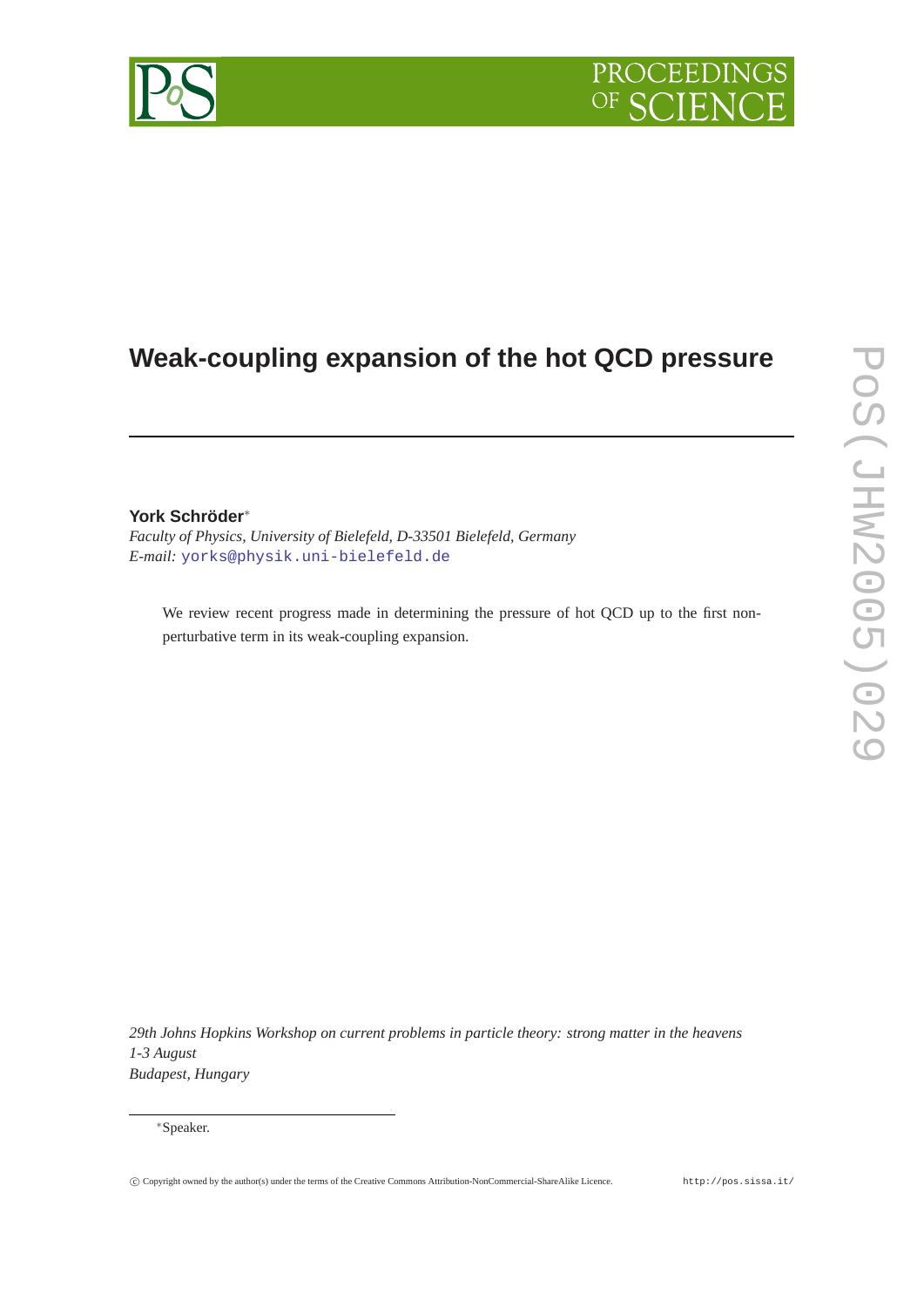#### **1. Introduction**

The pressure of hot QCD,  $p_{\text{OCD}}$ , constituting one of the most fundamental thermodynamic observables, has been under theoretical study for several decades now. Being of fundamental importance to cosmology (due to its influence on the cooling rate of the early universe) as well as of potential relevance to heavy ion collisions (through its influence on the thermodynamic expansion rate),  $p_{\text{OCD}}$  has been computed using a variety of methods, including lattice Monte-Carlo, weak-coupling and large-*N*f-methods, to name a few.

Although at large temperatures *T* asymptotic freedom leads to the expectation that weakcoupling methods are sufficient to accurately describe the deconfined phase, it is well known that the infrared (IR) sector of QCD produces a challenge for perturbation theory, which for the case of the pressure arises at order  $g^6T^4$  [[1](#page-9-0)].

It has however been realized that this challenge can be overcome in an effective theory setup, where the problematic sector is described by a dimensionally reduced theory [\[2](#page-9-0)]. The key observation is that thermal (equilibrium) QCD possesses three distinct physical scales, two of them generated dynamically. The contributions to the pressure (and to any other thermodynamic observable) from each of these scales can be obtained from carefully constructing and matching a series of effective theories (for details, see e.g. [\[3](#page-9-0), [4](#page-9-0)]).

The theories under consideration are (hard) QCD, electrostatic QCD (EQCD) and magnetostatic OCD (MOCD), governing physics on length scales  $1/T$  (the typical scale for a particle in the heat-bath),  $1/gT$  (the dynamically generated screening length for longitudinal gluonic excitations) and 1/*g* <sup>2</sup>*T* (the dynamically generated screening length for transverse gluonic excitations), respectively. While the first two are amenable to perturbative calculations, MQCD is purely nonperturbative and has to be treated on the lattice. Viewing the gauge coupling  $g(T)$  as parametrically small (which is certainly justified at asymptotically high temperatures), these three scales are well separated, and can hence be dealt with individually via the effective theory setup. Schematically, for the pressure one can write  $p_{\text{OCD}} = p_E + p_M + p_G$ , where each contribution depends on the matching scales. This scale-dependence will cancel in the sum, rendering *p*<sub>OCD</sub> a well-defined physical observable.

In this letter, we will give a somewhat condensed account of what we currently know about the different contributions to  $p_{\text{OCD}}$ .

#### **2. Status of the QCD pressure**

Below, we specify the contributions to the  $\overline{\text{MS}}$  pressure  $p_{\text{OCD}} = p_G + p_M + p_E$  [[3](#page-9-0)] from each physical scale individually, for the case of gauge group SU(*N*c) and *N*<sup>f</sup> quark flavors. We will work at zero quark masses  $m_{q_i} = 0$  and vanishing chemical potentials  $\mu_f = 0$ , and display all dependence on the  $\overline{MS}$  scale  $\bar{\mu}^2 = 4\pi e^{-\gamma/2} \mu^2$  by  $L \equiv \ln \frac{\bar{\mu}}{4\pi T}$ . Effects due to finite quark masses [[5,](#page-9-0) [6](#page-9-0)] and chemical potentials [\[7\]](#page-9-0) are available in the literature, but will not be discussed here.

### **2.1 Contributions from the ultra-soft scale** *g* <sup>2</sup>*T***, i.e. from MQCD**

Ultra-soft physics is not accessible by perturbative methods, due to the unscreened transverse gluonic sector, which would lead to severe infrared problems [[1](#page-9-0)]. This sector is governed by a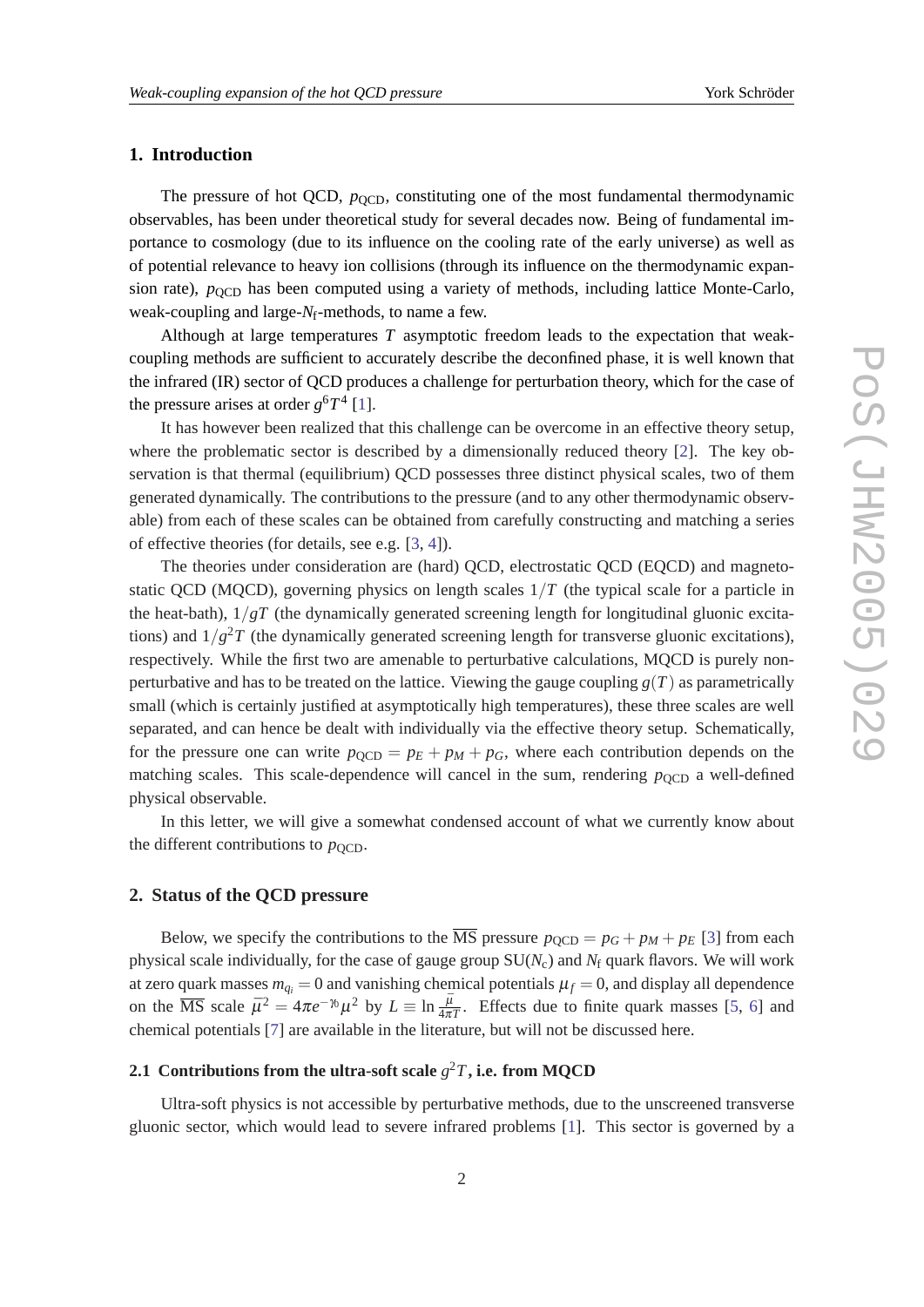<span id="page-2-0"></span>three-dimensional pure gauge theory. Its only parameter is the dimensionful 3d gauge coupling  $g_M^2$ , which we write as  $\hat{g}_M^2 \equiv \frac{N_c g_M^2}{16\pi^2 T}$ . The screening length gets generated non-perturbatively, making a numerical lattice Monte-Carlo treatment necessary. The detailed setup for how to incorporate the ultra-soft contribution into the physical pressure by a carefully defined mixture of perturbative and non-perturbative coefficients is explained in detail in Ref. [\[6\]](#page-9-0). The result is

$$
\frac{p_G(T)}{\mu^{-2\varepsilon}} = d_A 16\pi^2 T^4 \hat{g}_M^6 \left[ 8\alpha_G \left( \frac{1}{8\varepsilon} + L + \ln \frac{N_c^2}{4\pi \hat{g}_M^2} + 1 \right) + \frac{1}{3} + \left[ \text{pert} \right] - \left[ \text{nspt} \right] + \left[ \text{non-pert} \right] + \mathcal{O}(\varepsilon) \right],
$$
\n(2.1)

where  $d_A = N_c^2 - 1$ , and  $\alpha_G = \frac{43}{96} - \frac{157}{6144} \pi^2$  [\[4](#page-9-0), [8](#page-10-0)] is a perturbative 4-loop coefficient. The three coefficients enclosed in square brackets originate from measuring the 3d YM pressure on the lattice and matching the result to the  $\overline{\text{MS}}$  scheme. To be more precise, they are the following.

• The first number stems from a non-perturbative lattice Monte-Carlo measurement of the 3d plaquette in pure  $SU(N_c)$  theory [[9](#page-10-0)],

$$
[\text{non-pert}] = \frac{(4\pi)^4}{8d_A N_c^6} \lim_{\beta \to \infty} \left\{ \beta^4 \left\langle 1 - \frac{1}{N_c} \text{Tr} P \right\rangle_a - \left[ c_1 \beta^3 + c_2 \beta^2 + c_3 \beta + c_4 \ln \beta \right] \right\}
$$
 (2.2)  
= 10.7(4) at  $N_c = 3$ ,

where  $\beta = \frac{2N_c}{\sigma^2}$  $\frac{2N_c}{g_M^2 a}$  denotes the dimensionless lattice coupling, and *c*<sub>1..4</sub> are divergences of the 3d lattice-regularized plaquette which can be computed in lattice perturbation theory. They read

$$
c_1 = \frac{d_A}{3},\tag{2.3}
$$

$$
c_2 = \frac{d_A}{(4\pi)^2} \left( -\frac{8\pi^2}{9} + 5.25449 N_c^2 \right) ,\qquad (2.4)
$$

$$
c_3 = d_A ([0.04978944(1)] + [-0.04289464(7)]N_c^2 + [0.0147397(3)]N_c^4)
$$
(2.5)  
= 6.8612(2) at N<sub>c</sub> = 3,

$$
c_4 = \frac{d_A N_c^6}{(4\pi)^4} 64\alpha_G \,. \tag{2.6}
$$

The number in  $c_2$  is a sum of typical 2-loop (infinite–volume) lattice integrals  $[10, 9]$  $[10, 9]$  $[10, 9]$  $[10, 9]$ ,

$$
-\frac{2}{3}\left(\frac{\Sigma^2}{4} - \pi\Sigma - \frac{\pi^2}{2} + 4\kappa_1 + \frac{2}{3}\kappa_5\right) \approx 5.25449\,,\tag{2.7}
$$

with  $(K$  is the complete elliptic integral of first kind)  $[11, 12, 9]$  $[11, 12, 9]$  $[11, 12, 9]$  $[11, 12, 9]$  $[11, 12, 9]$  $[11, 12, 9]$ 

$$
\Sigma = \frac{1}{\pi^2} \int_0^{\pi} d^3 x \frac{1}{\sum_i \sin^2 x_i} \tag{2.8}
$$

$$
= \frac{8}{\pi} \left( 18 + 12\sqrt{2} - 10\sqrt{3} - 7\sqrt{6} \right) K^2 \left( (2 - \sqrt{3})^2 (\sqrt{3} - \sqrt{2})^2 \right) \approx 3.1759114 \,, \quad (2.9)
$$

$$
\kappa_1 = \frac{1}{4\pi^4} \int_{-\pi/2}^{\pi/2} d^3x d^3y \frac{\sum_i \sin^2 x_i \sin^2(x_i + y_i)}{\sum_i \sin^2 x_i \sum_i \sin^2(x_i + y_i) \sum_i \sin^2 y_i} \approx 0.958382(1) ,
$$
 (2.10)

$$
\kappa_5 = \frac{1}{\pi^4} \int_{-\pi/2}^{\pi/2} d^3x d^3y \frac{\sum_i \sin^2 x_i \sin^2(x_i + y_i) \sin^2(y_i)}{\sum_i \sin^2 x_i \sum_i \sin^2(x_i + y_i) \sum_i \sin^2 y_i} \approx 1.013041(1)
$$
 (2.11)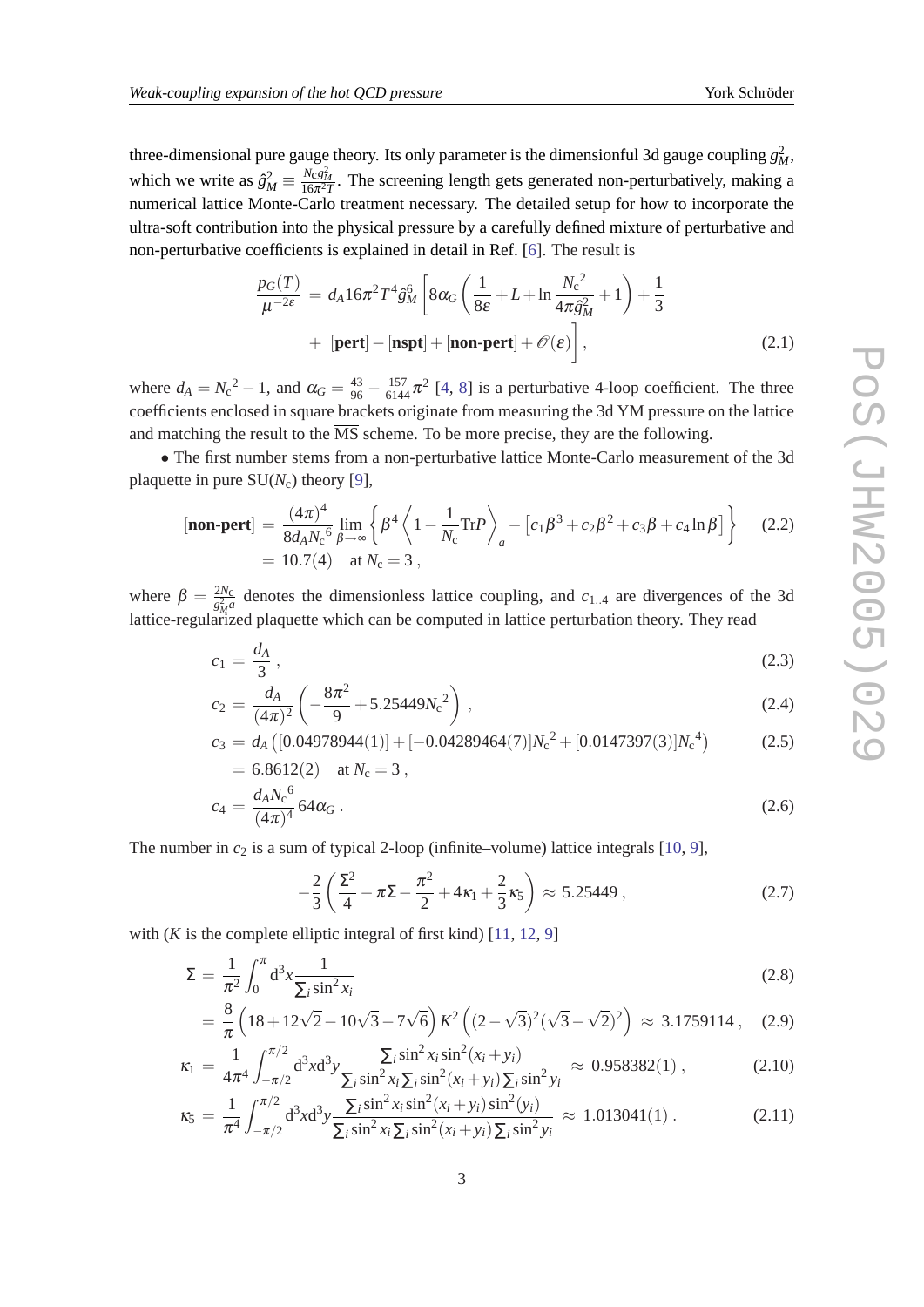<span id="page-3-0"></span>The coefficient  $c_3$  has been estimated by numerical stochastic perturbation theory (NSPT) for  $N_c = 3$  [[13\]](#page-10-0) and, with higher numerical accuracy and full  $N_c$  dependence, computed from 3-loop diagrams in lattice perturbation theory [\[14](#page-10-0)]. In principle, it would be nice to know the full *N*cdependence of Eq. ([2.2](#page-2-0)).

• The second number stems from an estimation of (the sum of all) 4-loop vacuum diagrams in lattice perturbation theory by NSPT [\[15\]](#page-10-0), with the IR divergence regulated by massive gluon- and ghost-propagators (mass term *<sup>m</sup>* 2  $\frac{m^2}{2}A^2$  and  $m^2\bar{c}c$  in the action) [\[16\]](#page-10-0). NSPT works on a finite lattice of volume  $(aL)^3$ , so the infinite–volume limit has to be taken first to ensure that the IR is regulated by the mass term only. A very preliminary result is [\[17](#page-10-0)]

$$
[\text{nspt}] = \frac{(4\pi)^4}{8d_A N_c^6} \lim_{am \to 0} \lim_{L \to \infty} \left\{ \left\langle 1 - \frac{1}{N_c} \text{Tr} P \right\rangle_{am} \middle|_{\beta^{-4} \text{ term}} - c_4 \ln \frac{1}{am} \right\}
$$
(2.12)  
=  $\frac{(4\pi)^4}{8d_A N_c^6} \left[ c'_{40} + c'_{41} N_c^2 + c'_{42} N_c^4 + c'_{43} N_c^6 \right]$   
 $\approx \frac{4\pi^4}{729} 30$  in Feynman gauge at  $N_c = 3$ .

To match the precision obtained for [**non-pert**], this number should be estimated with at least 2% accuracy. It would be nice to know all four coefficients, in Feynman gauge, either by a direct diagrammatic evaluation, or by doing NSPT for (at least) four different values of *N*c.

• The third number stems from a matching 4-loop computation in the  $(3 - 2\varepsilon)d$  continuum theory, regulated in the IR by gluon- and ghost-masses, with gauge parameter  $ξ$ . Gauge dependence, introduced by the IR regulator, is guaranteed to cancel against that in [**nspt**]. The result reads

$$
\sum [4\text{loop YM vac dias}] = g^6 d_A N_c^3 \left(\frac{1}{m} J\right)^4 \left\{ \frac{\alpha_G}{\varepsilon} + [\text{pert}] + \mathcal{O}(\varepsilon) \right\} \tag{2.13}
$$

where *J* is the 1-loop massive tadpole integral  $\int_p 1/(p^2 + m^2)$ . We choose Feynman gauge  $\xi = 1$ which here leads to modified propagators  $1/p^2 \rightarrow 1/(p^2+m^2)$ , and obtain [\[18](#page-10-0)]

$$
|\text{pert}| = -3.73134481146281478501
$$
 in Feynman gauge (2.14)

where the number can be expressed in terms of 18 fully massive 4-loop scalar master integrals [[19,](#page-10-0) [20\]](#page-10-0). For general  $\xi$ , we would have to calculate vacuum diagrams with two mass scales ( $m^2$ ) and  $\xi m^2$ ), which presently is beyond our computational capabilities.

The matching condition for the 3d gauge coupling reads [[21,](#page-10-0) [22](#page-10-0), [23](#page-10-0)]

$$
\hat{g}_M^2 \equiv \frac{N_c g_M^2}{16\pi^2 T} = \hat{g}_E^2 \left[ 1 - \frac{1}{12} \frac{\hat{g}_E^2}{\hat{m}_E} - \frac{17}{288} \frac{\hat{g}_E^4}{\hat{m}_E^2} - \frac{2 - \hat{n}}{24} \frac{\hat{g}_E^2 \hat{\lambda}_E^{(1)}}{\hat{m}_E^2} - \frac{3\hat{n} - 1}{24} \frac{\hat{g}_E^2 \hat{\lambda}_E^{(2)}}{\hat{m}_E^2} \right] + \mathcal{O}\left(\frac{\hat{g}_E^8}{\hat{m}_E^3}\right), (2.15)
$$

where  $\hat{n} \equiv \frac{N_c^2 - 1}{N_c^2}$  $\frac{c^2-1}{Nc^2}$ . For the *g*<sup>6</sup> pressure, only the leading coefficient is relevant.

#### **2.2 Contributions from the soft scale** *gT***, i.e. from EQCD**

Soft-scale physics is governed by a three-dimensional gauge theory, coupled to an adjoint Higgs field. This adjoint Higgs theory possesses a small number of dimensionful coupling constants, which are related to the parameters of full QCD (being  $g^2$  and *T*) by the equations given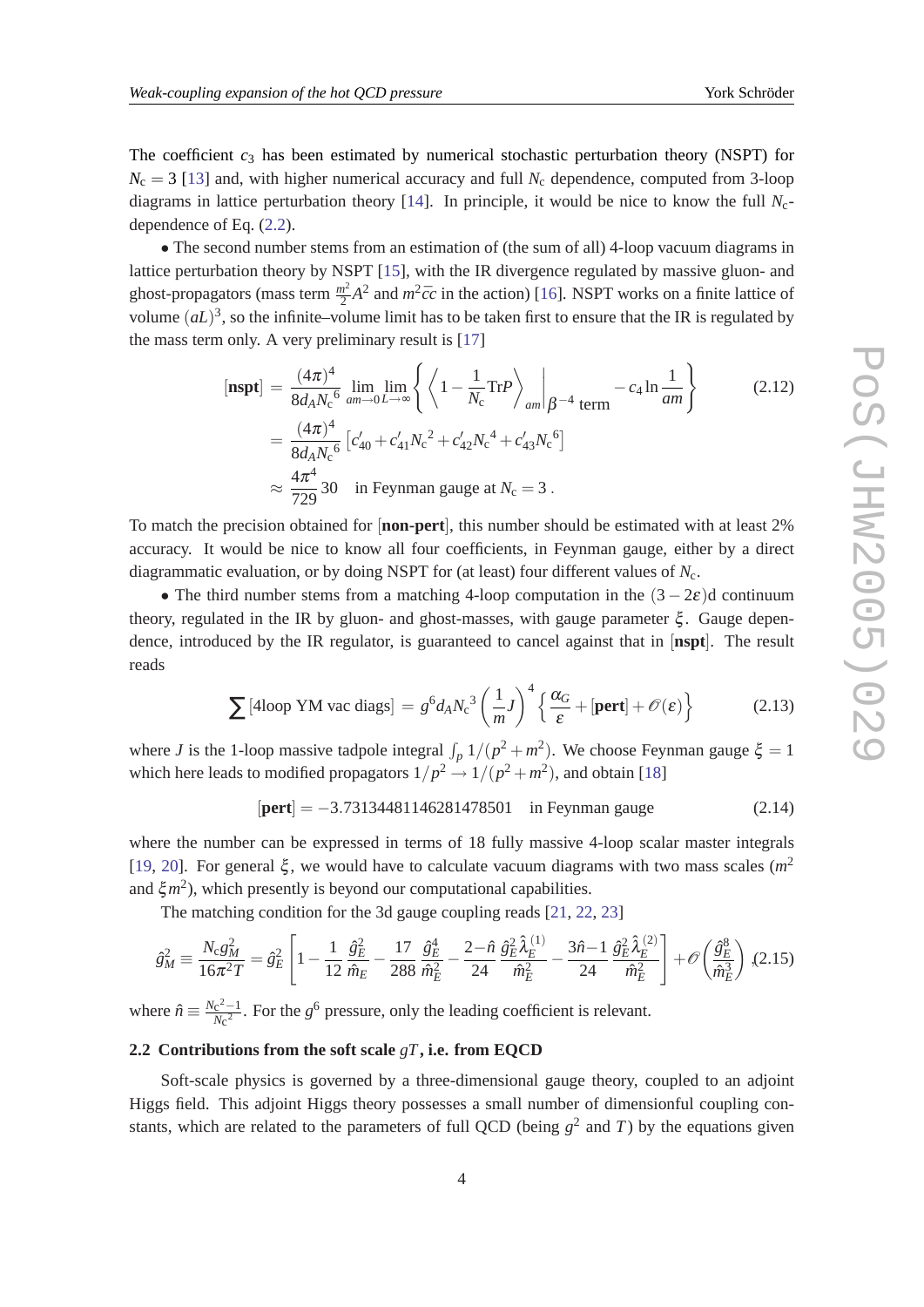<span id="page-4-0"></span>below. The contribution of this sector to the pressure is given by

$$
\frac{p_M(T)}{\mu^{-2\varepsilon}} = d_A 16\pi^2 T^4 \left\{ \hat{m}_E^3 \left[ \frac{1}{3} + \mathcal{O}(\varepsilon) \right] \right.\n+ \hat{g}_E^2 \hat{m}_E^2 \left[ -\frac{1}{4\varepsilon} + \left( -L + \frac{1}{2} \ln \hat{m}_E^2 + \ln 2 - \frac{3}{4} \right) + \mathcal{O}(\varepsilon) \right] \n+ \hat{g}_E^4 \hat{m}_E \left[ \left( -\frac{89}{24} - \frac{\pi^2}{6} + \frac{11}{6} \ln 2 \right) + \mathcal{O}(\varepsilon) \right] \n+ \hat{g}_E^6 \left[ \alpha_M \left( \frac{1}{\varepsilon} + 8L - 4 \ln \hat{m}_E^2 - 8 \ln 2 \right) + \beta_M + \mathcal{O}(\varepsilon) \right] \n+ \hat{\lambda}_E^{(1)} \hat{m}_E^2 \left[ \frac{\hat{n} - 2}{4} + \mathcal{O}(\varepsilon) \right] + \hat{\lambda}_E^{(2)} \hat{m}_E^2 \left[ \frac{1 - 3\hat{n}}{4} + \mathcal{O}(\varepsilon) \right] \n+ \mathcal{O}(\hat{g}_E^8 \hat{m}_E^{-1}, \hat{\lambda}_E^2 \hat{m}_E) \right\},
$$
\n(2.16)

with the 4-loop coefficients  $\alpha_M = \frac{43}{32} - \frac{491}{6144}\pi^2$ ,  $\beta_M = -\frac{311}{256} - \frac{43}{32} \ln 2 - \frac{19}{6}$  $\frac{19}{6}$  ln<sup>2</sup> 2 +  $\frac{77}{9216}$  $\pi^2$  -  $\frac{491}{1536}$  $\pi^2$  ln 2 +  $\frac{1793}{512}\zeta(3) + \gamma_{10} = -1.391512$  [\[24](#page-10-0)], where  $\gamma_{10}$  is the leading coefficient of a finite 3d scalar 4-loop integral that is known numerically only [\[24\]](#page-10-0),

$$
\gamma_{10} = (4\pi)^4 \int_{-\infty}^{\infty} \frac{d^3 x_1}{(2\pi)^3} \frac{d^3 x_2}{(2\pi)^3} \frac{d^3 x_3}{(2\pi)^3} \frac{d^3 x_4}{(x_1 - x_3)^2} \frac{1}{(x_2 - x_3)^2} \times \frac{1}{x_1^2 + 1} \frac{1}{x_2^2 + 1} \frac{1}{(x_1 - x_4)^2 + 1} \frac{1}{(x_2 - x_4)^2 + 1} \frac{1}{(x_3 - x_4)^2 + 1}
$$
\n
$$
= 0.171007009753(1), \qquad (2.18)
$$

and the matching parameters are [\[11](#page-10-0), [3](#page-9-0)]

$$
\hat{m}_E^2 \equiv \left(\frac{m_E}{4\pi T}\right)^2 = \hat{g}^2 \left[\tilde{\alpha}_{E4} + (2\tilde{\alpha}_{E4}L + \tilde{\alpha}_{E5})\,\varepsilon + \mathcal{O}(\varepsilon^2)\right]
$$
\n
$$
+ \hat{g}^4 \left[\left(2\hat{\beta}_0\tilde{\alpha}_{E4}L + \tilde{\alpha}_{E6}\right) + (6\hat{\beta}_0\tilde{\alpha}_{E4}L^2 + \tilde{\beta}_{E2}^{(L)}L + \tilde{\beta}_{E2})\varepsilon + \mathcal{O}(\varepsilon^2)\right] + \mathcal{O}(\hat{g}^6),
$$
\n
$$
\hat{g}_E^2 \equiv \frac{N_c g_E^2}{16\pi^2 T} = \hat{g}^2 + \hat{g}^4 \left[\left(2\hat{\beta}_0L + \tilde{\alpha}_{E7}\right) + (2\hat{\beta}_0L^2 + 2\tilde{\alpha}_{E7}L + \tilde{\beta}_{E3})\varepsilon + \mathcal{O}(\varepsilon^2)\right]
$$
\n
$$
+ \hat{g}^6 \left[4\hat{\beta}_0^2L^2 + 2\left(\hat{\beta}_1 + 2\hat{\beta}_0\tilde{\alpha}_{E7}\right)L + \tilde{\gamma}_{E1} + \mathcal{O}(\varepsilon)\right] + \mathcal{O}(\hat{g}^8),
$$
\n(2.20)

$$
\hat{\lambda}_E^{(1)} \equiv \frac{N_c^2 \lambda_E^{(1)}}{16\pi^2 T} = \hat{g}^4 [4 + \mathcal{O}(\varepsilon)] + \mathcal{O}(\hat{g}^6) ,\qquad (2.21)
$$

$$
\hat{\lambda}_E^{(2)} \equiv \frac{N_c \lambda_E^{(2)}}{16\pi^2 T} = \hat{g}^4 \left[ \frac{4}{3} (1 - z) + \mathcal{O}(\varepsilon) \right] + \mathcal{O}(\hat{g}^6) \,,\tag{2.22}
$$

where we have used the beta-function coefficients  $\hat{\beta}_0 = \frac{11-2z}{3}$  $\frac{-2z}{3}, \hat{\beta}_1 = \frac{34}{3} - \frac{10}{3}$ 3 *z*−*zn*ˆ and, for brevity, set  $z \equiv N_f/N_c$ . The coefficients read [\[3,](#page-9-0) [25,](#page-10-0) [26](#page-10-0)]

$$
\tilde{\alpha}_{\text{E4}} = \frac{2+z}{6},\tag{2.23}
$$

$$
\tilde{\alpha}_{E5} = 2\tilde{\alpha}_{E4}Z_1 + \frac{z}{6}(1 - 2\ln 2) ,\qquad (2.24)
$$

$$
\tilde{\alpha}_{E6} = \frac{1}{3}\tilde{\alpha}_{E4}(6\hat{\beta}_0\gamma_0 + 5 + 2z - 8z\ln 2) - \frac{z}{2}\hat{n},\qquad(2.25)
$$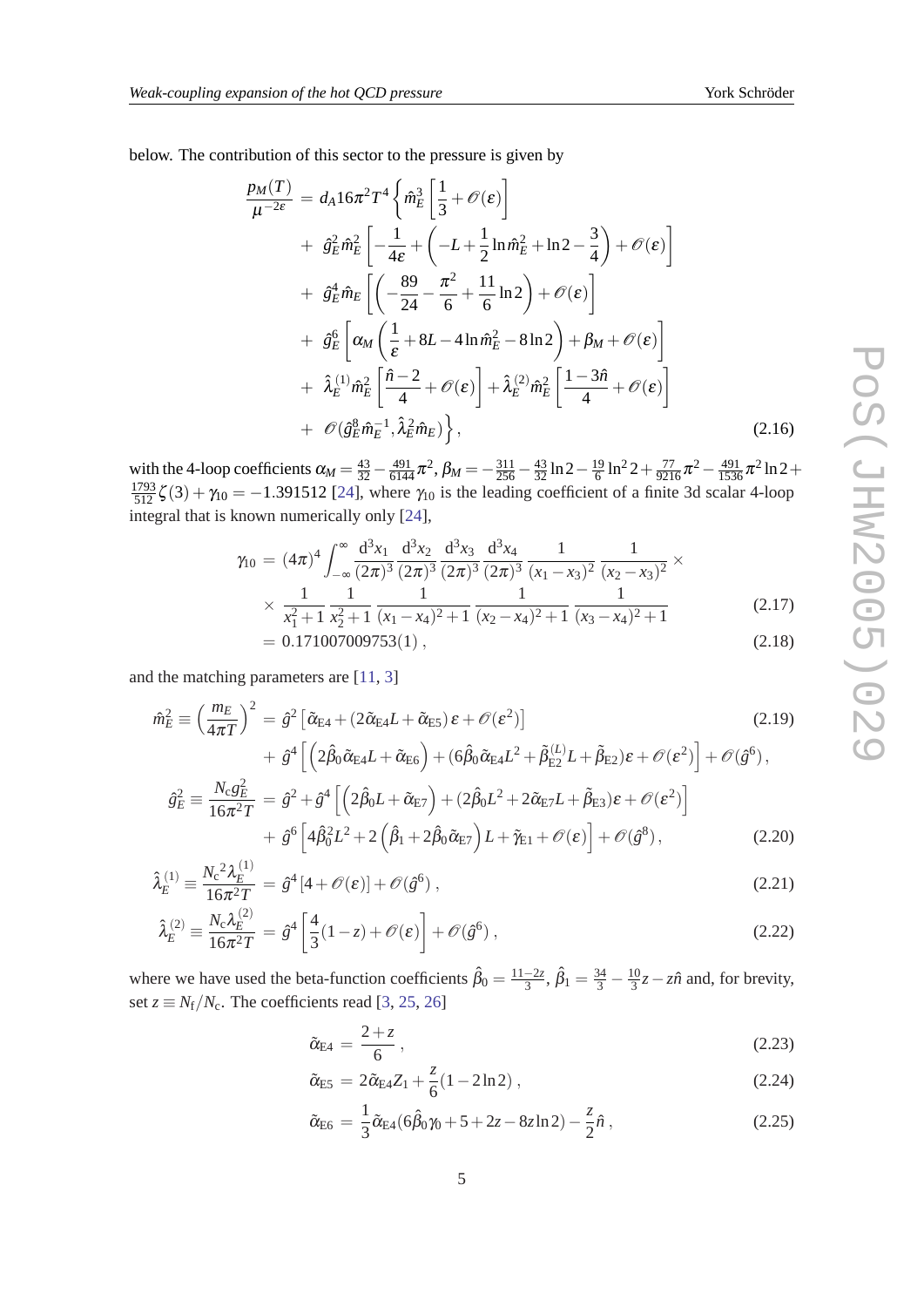$$
\tilde{\alpha}_{E7} = 2\hat{\beta}_0 \gamma_0 + \frac{1}{3} - \frac{8}{3} z \ln 2 , \qquad (2.26)
$$

as well as [\[27](#page-10-0), [23](#page-10-0)]

$$
\tilde{\beta}_{E2}^{(L)} = 4\hat{\beta}_0 \tilde{\alpha}_{E4} (2\gamma_0 + Z_1) + \frac{1}{9} (20 + 29z + 2z^2) \n- 2z (\hat{n} + 3\ln 2) - \frac{4}{3} z^2 \ln 2 ,
$$
\n(2.27)

$$
\tilde{\beta}_{E2} = \frac{1}{4} \hat{\beta}_0 \tilde{\alpha}_{E4} \left( + \pi^2 - 16\gamma_1 \right) + \frac{2}{3} \tilde{\alpha}_{E4} Z_1 (6\hat{\beta}_0 \gamma_0 + 5 + 2z - 8z \ln 2) \n+ \frac{2}{9} \gamma_0 (5 + 10z - (19 + 2z)z \ln 2) + \frac{2}{9} + \frac{z}{18} (7 + 6\ln 2 - 16\ln^2 2) \n\frac{z^2}{2} (1 - 2\ln 2 + 4\ln^2 2) - \frac{z}{2} (2 + 6z + 6z + 6z + 12\ln 2)
$$
\n(2.29)

$$
+\frac{2}{9}(1-2\ln 2+4\ln^2 2)-\frac{2}{6}\hat{n}(3+6\gamma_0+6Z_1+10\ln 2),
$$
\n(2.28)

$$
\tilde{\beta}_{E3} = \left(\frac{\pi^2}{4} - 4\gamma_1\right) \hat{\beta}_0 + \frac{2}{3} \gamma_0 - \frac{8}{3} \ln 2(\ln 2 + 2\gamma_0) z \,,\tag{2.29}
$$

$$
\tilde{\gamma}_{E1} = 2\hat{\beta}_1 \gamma_0 + \tilde{\alpha}_{E7}^2 + \frac{341}{18} - \frac{10}{9} \zeta(3) \n- \frac{z}{9} (43 + 24 \ln 2 + 5 \zeta(3)) - \frac{z}{12} \hat{n} (23 + 80 \ln 2 - 14 \zeta(3)),
$$
\n(2.30)

where the  $\gamma_n$  are expansion coefficients of the Zeta function  $\zeta(1-\varepsilon) = -\frac{1}{\varepsilon} + \sum_{n=0}^{\infty} \frac{\varepsilon^n}{n!}$  $\frac{\varepsilon^n}{n!} \gamma_n$  (note that  $\gamma_0 \equiv \gamma_E = 0.577216$ ). For the  $g^6$  pressure, the  $\hat{g}^6$  terms of Eq. [\(2.20](#page-4-0)) are irrelevant.

#### **2.3 Contributions from the hard scale** 2π*T***, i.e. from thermal QCD**

Hard-scale physics can be treated perturbatively in naive thermal QCD, meaning a simple *g* 2 expansion, without the need for resummations, thermal masses, or hard thermal loops. This is due to all IR effects being properly incorporated into EQCD and MQCD, and is one of the main conceptual advantages of using the effective theory setup. The contribution to the pressure from hard momentum scales reads

$$
\frac{p_E(T)}{\mu^{-2\varepsilon}} = d_A 16\pi^2 T^4 \frac{1}{16} \frac{1}{45} \left\{ \tilde{\alpha}_{E1} + \hat{g}^2 \left[ \tilde{\alpha}_{E2} + \mathcal{O}(\varepsilon) \right] + \hat{g}^4 \left[ \tilde{\alpha}_{E4} \frac{180}{\varepsilon} + (180 \cdot 6 \tilde{\alpha}_{E4} + 2 \hat{\beta}_0 \tilde{\alpha}_{E2}) L + \tilde{\alpha}_{E3} + \mathcal{O}(\varepsilon) \right] + \hat{g}^6 \left[ \frac{\tilde{\beta}_{E1}^{(\text{div})}}{\varepsilon} + \tilde{\beta}_{E1}^{(L^2)} L^2 + \tilde{\beta}_{E1}^{(L)} L + \tilde{\beta}_{E1} + \mathcal{O}(\varepsilon) \right] + \mathcal{O}(\hat{g}^8) \right\},
$$
(2.31)

with ideal-gas coefficient  $\tilde{\alpha}_{E1} = 1 + \frac{7}{4}$ 4 *z*  $\frac{z}{\hat{n}}, \ \tilde{\alpha}_{E2} = -\frac{5}{4}$  $\frac{5}{4}(4+5z)$  [\[28](#page-10-0), [29](#page-10-0)] and, writing  $Z_1 \equiv \frac{\zeta'(-1)}{\zeta(-1)}$  $\frac{\zeta(-1)}{\zeta(-1)}$  and  $Z_3 \equiv \frac{\zeta'(-3)}{\zeta(-3)}$  $\frac{\zeta(-3)}{\zeta(-3)}$ , [\[30](#page-10-0)]

$$
\tilde{\alpha}_{E3} = 180(\tilde{\alpha}_{E4})^2 \gamma_0 + 5 \left[ \left( \frac{116}{5} + \frac{220}{3} Z_1 - \frac{38}{3} Z_3 \right) + \frac{z}{2} \left( \frac{1121}{60} - \frac{157}{5} \ln 2 + \frac{146}{3} Z_1 - \frac{1}{3} Z_3 \right) + \frac{z^2}{4} \left( \frac{1}{3} - \frac{88}{5} \ln 2 + \frac{16}{3} Z_1 - \frac{8}{3} Z_3 \right) + \frac{z}{4} \hat{n} \left( \frac{105}{4} - 24 \ln 2 \right) \right],
$$
\n(2.32)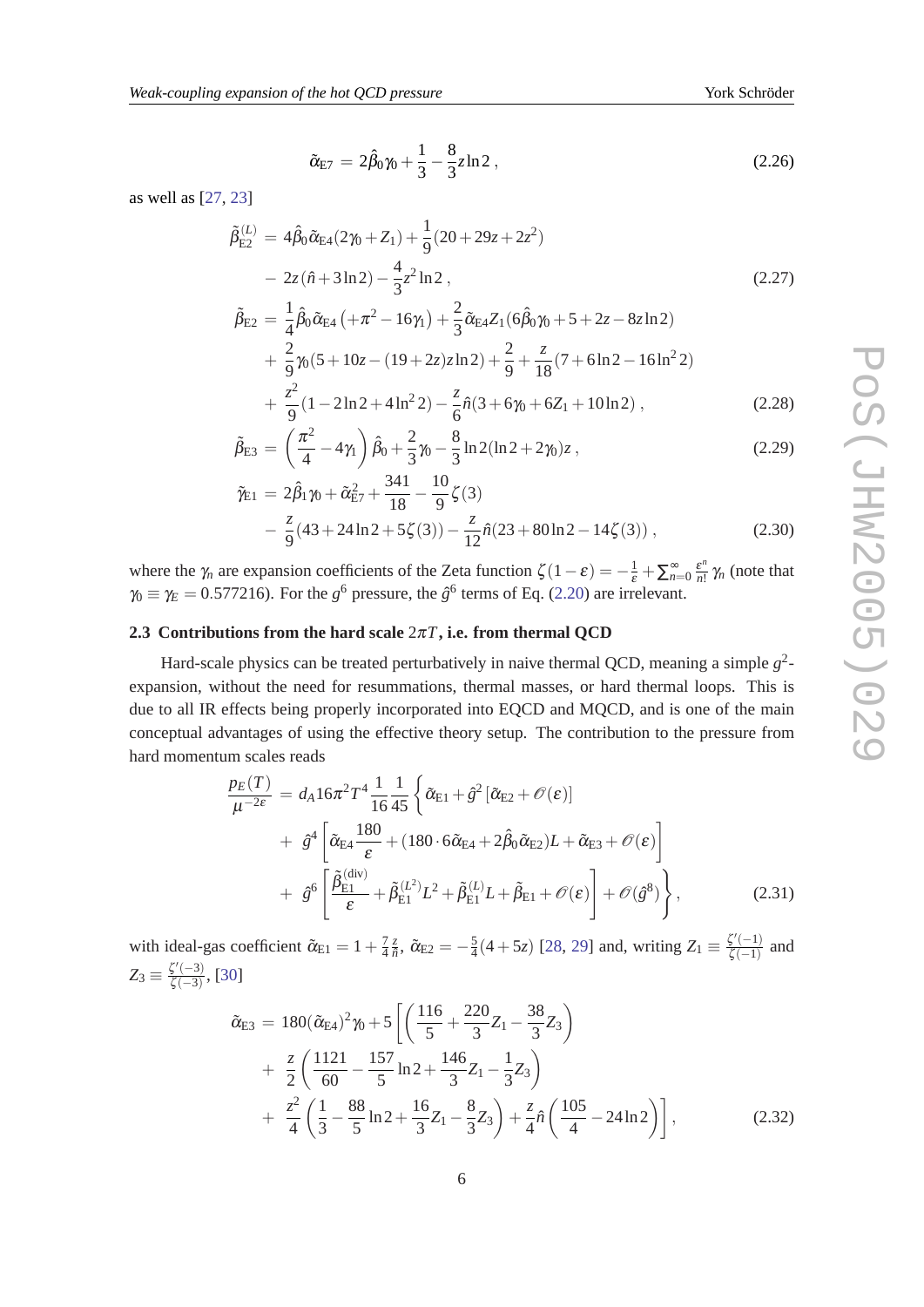<span id="page-6-0"></span>and unknown coefficients  $\beta_{E1}$ , which can be determined e.g. by a 4-loop computation of vacuum diagrams in thermal QCD. Since  $p_{\text{OCD}}$  is physical, the divergent and scale-dependent parts of  $\beta_{\text{E1}}$ are related to the other coefficients introduced in the above, serving as a valuable check on this open computation. Specifically, from 2-loop running of the 4d gauge coupling

$$
\hat{g}^2 \equiv \frac{N_c g^2(\bar{\mu})}{16\pi^2} = \hat{g}^2(\bar{\mu}_0) + \hat{g}^4(\bar{\mu}_0)(-2\hat{\beta}_0\ell) + \hat{g}^6(\bar{\mu}_0)(4\hat{\beta}_0^2\ell^2 - 2\hat{\beta}_1\ell) ,\qquad (2.33)
$$

where  $\ell \equiv \ln \frac{\bar{\mu}}{\bar{\mu}_0} = L - \ln \frac{\bar{\mu}_0}{4\pi T}$ , one can already fix

$$
\tilde{\beta}_{\mathrm{E1}}^{(\mathrm{div})} = 180 \left[ 4 \hat{\beta}_0 \tilde{\alpha}_{\mathrm{E4}} L + \tilde{\alpha}_{\mathrm{E6}} + \tilde{\alpha}_{\mathrm{E4}} \tilde{\alpha}_{\mathrm{E7}} - 4(\alpha_G + \alpha_M) \right], \tag{2.34}
$$

$$
\tilde{\beta}_{\text{E1}}^{(L^2)} = 180 \left[ 28 \hat{\beta}_0 \tilde{\alpha}_{\text{E4}} \right] + 4 \hat{\beta}_0^2 \tilde{\alpha}_{\text{E2}} ,\qquad(2.35)
$$

$$
\tilde{\beta}_{\mathrm{E1}}^{(L)} = 180 \left[ 4 \tilde{\alpha}_{\mathrm{E6}} + 8 \tilde{\alpha}_{\mathrm{E4}} \tilde{\alpha}_{\mathrm{E7}} - 2 \hat{\beta}_0 \tilde{\alpha}_{\mathrm{E5}} - 32 (\alpha_G + \alpha_M) + \tilde{\beta}_{\mathrm{E2}}^{(L)} \right] \n+ 2 \hat{\beta}_1 \tilde{\alpha}_{\mathrm{E2}} + 4 \hat{\beta}_0 \tilde{\alpha}_{\mathrm{E3}} .
$$
\n(2.36)

The remaining  $g^6$ -coefficient,  $\tilde{\beta}_{E1}$  however, entails a four-loop computation of all connected vacuum diagrams involving quarks, gluons and ghosts, a computation that has so far not been tackled due to the formidable task of solving many genuine 4-loop sum-integrals. From diagrammatic arguments, it is clearly a polynomial in  $z = N_f/N_c$ ,

$$
\tilde{\beta}_{E1} = \#_0 + z\#_1 + z^2\#_2 + z^3\#_3 ,\qquad (2.37)
$$

and we will in the following indicate how two of its coefficients (the first and last) can be crudely estimated numerically already.

#### **3. Putting everything together**

Expanding in  $\varepsilon$ , all poles cancel, as they should. In practice we make use of Eqs. [\(2.15](#page-3-0)),[\(2.19](#page-4-0)) and [\(2.20](#page-4-0)) to re-expand all terms with a factor  $1/\varepsilon$  or *L* in Eqs. [\(2.1\)](#page-2-0) and [\(2.16](#page-4-0)) in terms of  $\hat{g}^2$ . After cancellation of the poles (and taking into account terms like  $\frac{1}{\varepsilon} \cdot \varepsilon$ ), we can now take the limit  $\varepsilon \rightarrow 0$  in Eqs. ([2.19\)](#page-4-0), [\(2.20\)](#page-4-0), whence

$$
\hat{m}_E^2 = \hat{g}^2 \tilde{\alpha}_{E4} + \hat{g}^4 \left[ 2 \hat{\beta}_0 \tilde{\alpha}_{E4} L + \tilde{\alpha}_{E6} \right] + \mathcal{O}(\hat{g}^6), \tag{3.1}
$$

$$
\hat{g}_E^2 = \hat{g}^2 + \hat{g}^4 \left[ 2\hat{\beta}_0 L + \tilde{\alpha}_{E7} \right] + \hat{g}^6 \left[ 4\hat{\beta}_0^2 L^2 + 2\left( \hat{\beta}_1 + 2\hat{\beta}_0 \tilde{\alpha}_{E7} \right) L + \tilde{\gamma}_{E1} \right] + \mathcal{O}(\hat{g}^8).
$$
 (3.2)

Collecting explicit logarithms *L*, they precisely cancel the scale dependence of  $\hat{g}^2$  up to the order of the computation, and can hence be absorbed by writing

$$
\tilde{g}^2 = \hat{g}^2 + \hat{g}^4 2\hat{\beta}_0 L + \hat{g}^6 (4\hat{\beta}_0^2 L^2 + 2\hat{\beta}_1 L) + \mathcal{O}(\hat{g}^8) \,. \tag{3.3}
$$

Note that this coupling is explicitly scale independent to the order we are working,  $\partial_{\ln \bar{\mu}^2} \tilde{g}^2 = \mathcal{O}(\tilde{g}^8)$ . We now have the full pressure as a sum of its ultra-soft, soft and hard parts as

$$
p_{\rm QCD} = d_{\rm A} \pi^2 T^4 \left\{ 16 \hat{p}_{\rm us} + 16 \hat{p}_{\rm s} + \frac{1}{45} \hat{p}_{\rm h} \right\} \,, \tag{3.4}
$$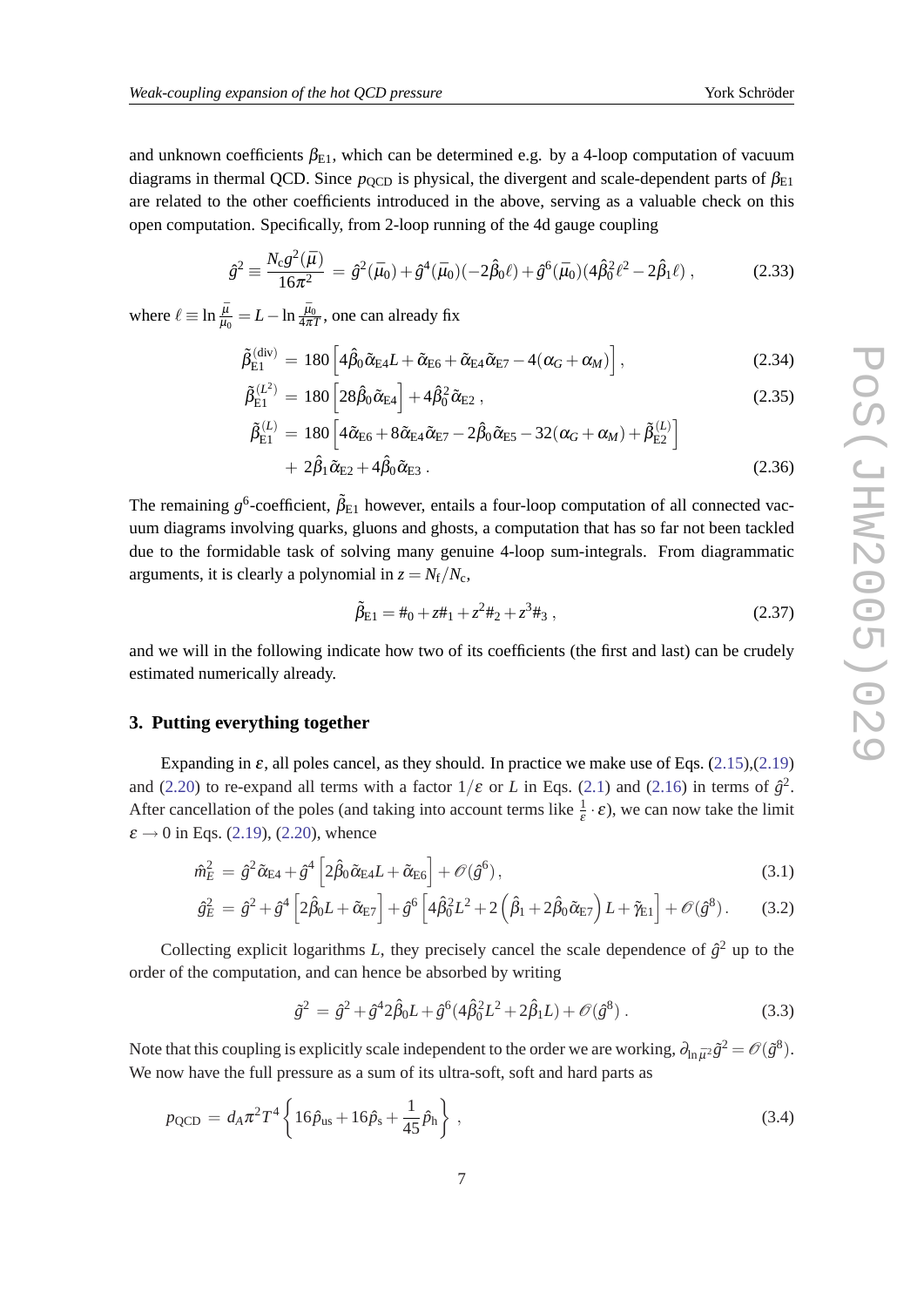<span id="page-7-0"></span>

**Figure 1:** *Left panel:* The normalized QCD pressure  $p_{\text{OCD}}/p_{\text{SB}}$  at  $N_f = 0$  plotted versus the effective coupling  $\tilde{g}$  from Eq. ([3.3](#page-6-0)). The  $\tilde{g}^6$  coefficient depends on an unknown parameter  $\Delta$  as defined in Eq. (3.8), and the different curves correspond to choosing  $\Delta = -2000$  (lowest curve) to  $\Delta = +12000$ , in steps of 2000. *Left panel:* The same, plotted versus  $\ln \frac{T}{T_c}$ . The black dots correspond to lattice data from [\[31](#page-10-0)].

$$
\hat{p}_{\text{us}} = \hat{g}_M^6 \left[ 8\alpha_G \left( \ln \frac{N_c^2}{4\pi \hat{g}_M^2} + 1 \right) + \frac{1}{3} + [\text{pert}] - [\text{nspt}] + [\text{non-pert}] \right] ,\tag{3.5}
$$

$$
\hat{p}_s = \hat{m}_E^3 \frac{1}{3} + \hat{g}_E^2 \hat{m}_E^2 \left[ \ln(2\hat{m}_E) - \frac{3}{4} \right] + \hat{g}_E^4 \hat{m}_E \left[ -\frac{89}{24} - \frac{\pi^2}{6} + \frac{11}{6} \ln 2 \right]
$$
\n
$$
\hat{p}_s = \hat{p}_E^6 \left[ \hat{g}_s - \hat{g}_E^2 \right] + \hat{g}_E^4 \hat{m}_E \left[ -\frac{89}{24} - \frac{\pi^2}{6} + \frac{11}{6} \ln 2 \right]
$$
\n
$$
\hat{p}_s = \hat{g}_E^2 \hat{m}_E^2 \left[ \ln(2\hat{m}_E) - \frac{3}{4} \right] + \hat{g}_E^4 \hat{m}_E \left[ -\frac{89}{24} - \frac{\pi^2}{6} + \frac{11}{6} \ln 2 \right]
$$
\n
$$
\hat{p}_s = \hat{p}_E^2 \hat{m}_E^2 \left[ \ln(2\hat{m}_E) - \frac{3}{4} \right] + \hat{g}_E^4 \hat{m}_E \left[ -\frac{89}{24} - \frac{\pi^2}{6} + \frac{11}{6} \ln 2 \right]
$$

$$
+\ \hat{g}_{E}^{6} \left[\beta_{M} - 8\alpha_{M} \ln(2\hat{m}_{E})\right] + \hat{\lambda}_{E}^{(1)} \hat{m}_{E}^{2} \frac{n-2}{4} + \hat{\lambda}_{E}^{(2)} \hat{m}_{E}^{2} \frac{1-3n}{4} \,,\tag{3.6}
$$

$$
\hat{p}_{h} = \tilde{\alpha}_{E1} + \tilde{g}^{2} \tilde{\alpha}_{E2} + \tilde{g}^{4} \left[ \tilde{\alpha}_{E3} - 180 \tilde{\alpha}_{E5} \right] + \tilde{g}^{6} \left[ \tilde{\beta}_{E1} - 180 \left( \tilde{\beta}_{E2} + \tilde{\alpha}_{E4} \tilde{\beta}_{E3} + \tilde{\alpha}_{E5} \tilde{\alpha}_{E7} \right) \right] . (3.7)
$$

The  $g^6$  coefficient of  $p_{\text{QCD}}$  hence depends on a constant

$$
\Delta \equiv \tilde{\beta}_{E1} \pm 720 \delta_{\rm NP} \pm 384.826 \delta_{\rm NSPT} , \qquad (3.8)
$$

where we recall that  $\tilde{\beta}_{E1}$  stands for the result of the open 4-loop computation, and the  $\delta$  parameter-ize the error-bars of the numerical constants from Eqs. [\(2.3](#page-2-0),[2.13\)](#page-3-0) as  $[10.7 \pm \delta_{\text{NP}}]$  and  $[30 \pm \delta_{\text{NSPT}}]$ , respectively. Assuming that the NSPT computation will finally have an error-bar of about 2%, which is comparable in precision to the lattice error-bar  $\delta_{NP} = 0.4$ ,  $\Delta = \tilde{\beta}_{E1} \pm 600$ . In the following, we will for simplicity set  $\delta_{NP} = \delta_{NSPT} = 0$ , remembering the induced error-bar on  $\tilde{\beta}_{E1}$ . Using the same coupling as in  $p_h$ , the above matching conditions now read

$$
\hat{m}_E^2 = \tilde{g}^2 \tilde{\alpha}_{E4} + \tilde{g}^4 \tilde{\alpha}_{E6} + \mathcal{O}(\tilde{g}^6), \qquad (3.9)
$$

$$
\hat{g}_E^2 = \tilde{g}^2 + \tilde{g}^4 \tilde{\alpha}_{E7} + \tilde{g}^6 \tilde{\gamma}_{E1} + \mathcal{O}(\tilde{g}^8),\tag{3.10}
$$

$$
\hat{\lambda}_E^{(1)} = \tilde{g}^4 4 + \mathcal{O}(\tilde{g}^6) ,\qquad(3.11)
$$

$$
\hat{\lambda}_E^{(2)} = \tilde{g}^4 \frac{4}{3} (1 - z) + \mathcal{O}(\tilde{g}^6) \,. \tag{3.12}
$$

We would now like to plot the result for  $p_{\text{OCD}}$ . Identifying the non-interacting (ideal-gas; Stefan-Boltzmann) limit as  $p_{SB} = d_A T^4 \frac{\pi^2}{45} \tilde{\alpha}_{E1}$ , we could display the normalized pressure  $p_{QCD}/p_{SB}$ as a function of the coupling  $\tilde{g}$ , for fixed  $N_f$ . This is done in the left panel of Fig. 1, at  $N_f = 0$  and for various ∆. Our goal, however, should be to try to make contact to existing lattice determinations of the full pressure, where typically  $p_{\text{OCD}}/p_{\text{SB}}$  is given as a function of  $T/T_c$ . Note that continuumextrapolated lattice data exist for  $N_f = 0$  only, so in the following we will restrict to this special case.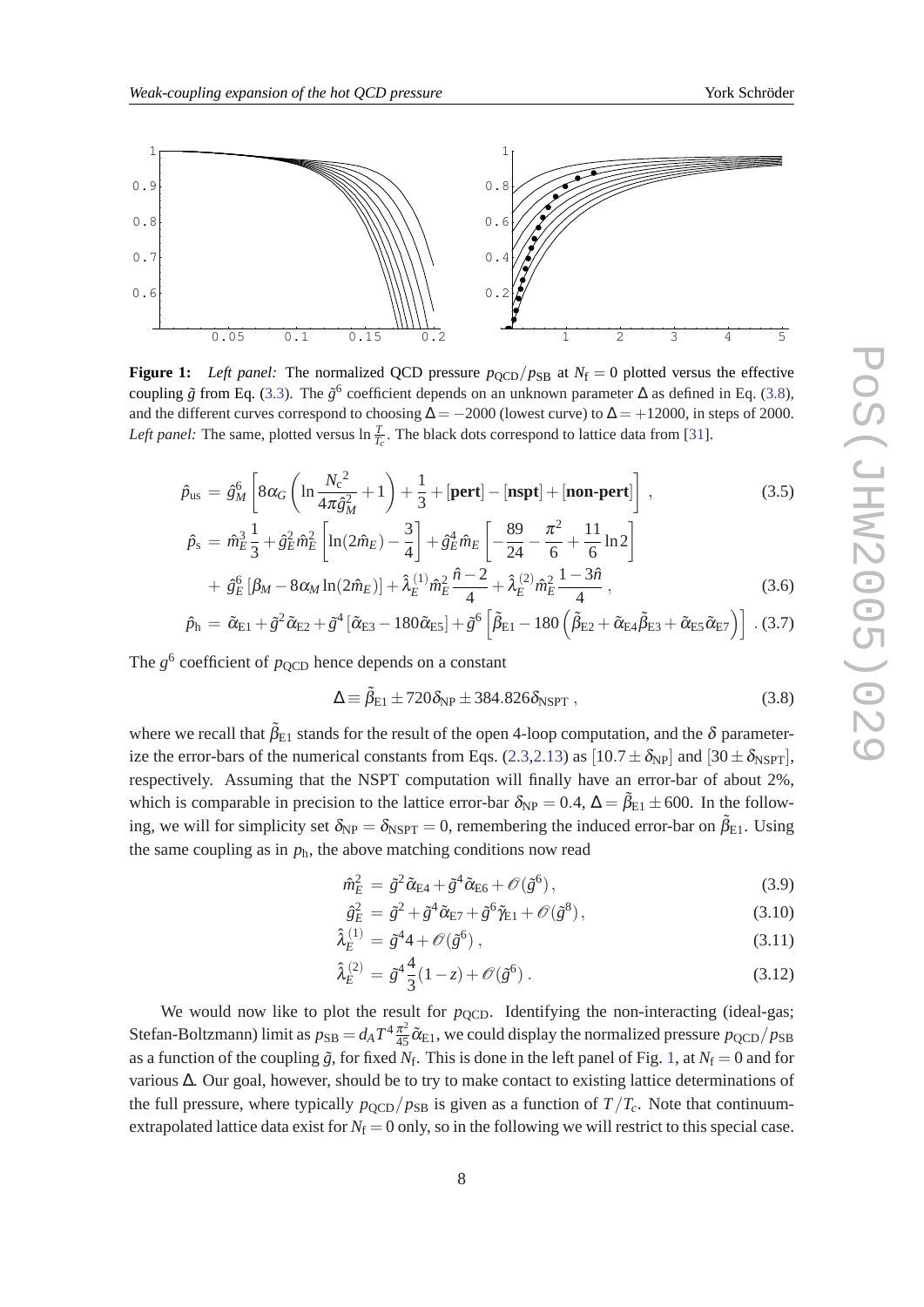

**Figure 2:** *Left panel:* The two real branches of  $W(z)$  vs *z*. The upper (dashed) branch is  $W_0(z)$ , the lower (solid) branch is  $W_{-1}(z)$ . *Right panel:* The effective coupling  $\tilde{g}$  from Eq. [\(3.3\)](#page-6-0) plotted versus  $\ln \frac{T}{T_c}$ , using the choices explained in Sec. [3](#page-6-0). The upper/lower curve corresponds to the uncertainty in scale choice stemming from fixing  $\bar{\mu}$  and determining  $T_c/\Lambda_{\overline{\text{MS}}}$  with  $(\delta_{\mu}, \delta_{T_c}) = (2.0, 0.9)/(0.8, 1.1)$ , the bigger effect coming from the latter parameter.

Aiming for this rather phenomenological comparison, we evidently need to make some choices, specified below.

We use the running 4d coupling from the exact solution of the 2-loop RGE equation,

$$
\hat{g}^{2}(\bar{\mu}) = \frac{-\hat{\beta}_{0}/\hat{\beta}_{1}}{1 + W_{-1}\left(-\frac{\hat{\beta}_{0}^{2}}{\hat{\beta}_{1}}\exp\left[-1 - 2\frac{\hat{\beta}_{0}^{2}}{\hat{\beta}_{1}}\left(L + \ln\frac{4\pi T}{\Lambda_{\overline{\text{MS}}}}\right)\right]\right)}.
$$
(3.13)

Here, *W*<sub>−1</sub>(*z*) is one of the two real branches of the Lambert W function (see e.g. [\[32](#page-10-0)] and the left panel of Fig. 2;  $W(z)$  is the function that satisfies  $W \exp(W) = z$ ). Note that the above solution entails two choices: The branch of the *W*-function and the constant were chosen in accord with asymptotic freedom (note that the argument of  $W \to 0^-$  for  $\bar{\mu} \to \infty$ ) and the 'usual' definition of  $\Lambda_{\overline{MS}}$  (being the absence of a  $1/\ln^2 \bar{\mu}$  term in the asymptotic expansion of  $\hat{g}(\bar{\mu})$  at large  $\bar{\mu}$ ).

Although in principle all dependence on the renormalization scale  $\bar{\mu}$ , entering through *L*, is of higher order, in practice we need to fix it once we need numerical values for the coupling  $\tilde{g}$ . Following [\[23\]](#page-10-0), we choose the scale  $\bar{\mu}$  by the principle of minimal sensitivity applied to the 1-loop result for  $\hat{g}_E^2$ , and then estimate the scale-dependence by a variation of a factor of  $\delta_{\mu} = [0.8..2.0]$ around this  $\bar{\mu}_{\text{opt}}$ , obtaining  $L = -\frac{\tilde{\alpha}_{\text{E7}}}{2\tilde{\beta}_{\text{E}}}$  $\frac{\tilde{\alpha}_{E7}}{2\hat{\beta}_0} + \ln \frac{\bar{\mu}}{\bar{\mu}_{opt}}$ . The slightly asymmetric choice of  $\delta_{\mu}$  here reflects the fact that the 1-loop  $\hat{g}_E^2$  falls off more steeply on one side of the plateau than the other.

To compare with continuum-extrapolated lattice data [\[31](#page-10-0)], we use  $\frac{T_c}{\Lambda_{\overline{\rm MS}}} = 1.22 \delta_{T_c}$  where  $\delta_{T_c} = 1.22 \delta_{T_c}$ [0.9..1.1] encompasses the central values and error bars of estimates of this quantity from different lattice collaborations (for a summary of the different methods and results, see [[23\]](#page-10-0)). This would translate into a horizontal error bar for the lattice data when plotted against  $T/\Lambda_{\overline{\text{MS}}}$ .

In the right panel of Fig. 2, we have plotted the effective coupling  $\tilde{g}$  as defined in Eq. ([3.3\)](#page-6-0), converted to a function of  $\ln \frac{T}{T_c}$ . Note that its value is smaller than 0.2 even at  $T_c$ .

The normalized pressure  $p_{\text{QCD}}/p_{\text{SB}}$ , converted to a function of  $\ln \frac{T}{T_c}$  along the lines above, is displayed in the right panel of Fig. [1](#page-7-0). For comparison, the continuum-extrapolated lattice data of Ref. [\[31](#page-10-0)] has been included as black dots. The figure suggests a value for the  $N_f = 0$  coefficient of the unknown constant  $\tilde{\beta}_{E1}$ ,  $\#_0 \approx 8500 \pm 600$ , bearing in mind the error bar defined in Eq. [\(3.8](#page-7-0)).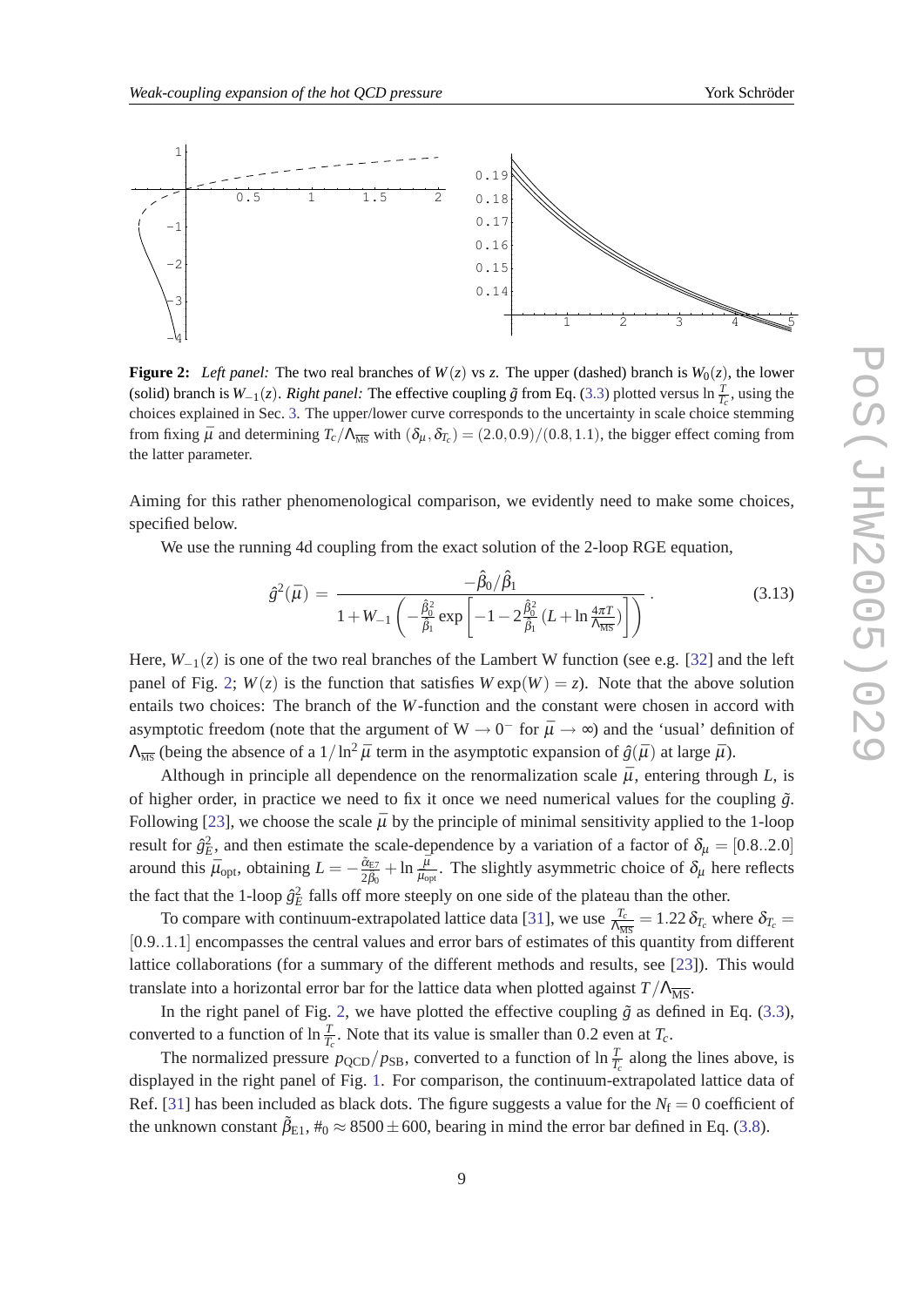#### <span id="page-9-0"></span>**4. Discussion**

We have currently no idea what the 4-loop hard-scale coefficient  $\tilde{\beta}_{E1}$  is, even though it can be computed diagrammatically. As already mentioned above, it should be a polynomial in  $z = N_f/N_c$ ,  $\tilde{\beta}_{E1} = #_0 + zH_1 + z^2H_2 + z^3H_3$ , where only a single (ring) diagram contributes to  $#_3$ , suggesting it as the first test-case for 4-loop sum-integral technology.

It seems possible to give an estimate of the highest- $N_f$  contribution to  $\beta_{E1}$  from the large- $N_f$ solution for the pressure, since terms of order  $g^6N_f^3$  originate from the hard-scale pressure  $p<sub>E</sub>$  only. Indeed, in [[33\]](#page-10-0) this was attempted by fitting the numerically known exact large- $N_f$  pressure with a polynomial in *g*. This results in  $\#_3 = \frac{45}{8\pi^3}$  $\frac{45}{8\pi^2}$ [+20(2)] –  $\frac{20}{9}$  $\frac{20}{9}$  ln 2  $\left(1+12\gamma_0-\frac{364}{5}\right)$  $\frac{64}{5}$  ln 2 + 16*Z*<sub>1</sub> − 8*Z*<sub>3</sub> $\big)$  ≈  $[+36(1)]$ , where the terms proportional to ln2 originate from translating the choice of renormalization scale  $\bar{\mu} = \pi T$  of [\[33](#page-10-0)] to our definition of  $\tilde{\beta}_{E1}$ , where powers of  $L = \ln \frac{\bar{\mu}}{4\pi T}$  were subtracted out.

Furthermore, fitting the full  $g^6$  pressure at  $N_f = 0$  and  $N_c = 3$  to lattice data around  $4T_c$  [\[31](#page-10-0)] suggests a value  $\#_0 \approx 8500 \pm 600$ , if one takes the conjecture for granted that all higher-order corrections sum up to a subdominant contribution. There is no guarantee whatsoever that this conjecture holds, making a perturbative computation of the #*<sup>i</sup>* unavoidable. We take the above check against the lattice data as indication that the effective theory setup has a chance to analytically describe the transition from temperatures as low as a few times  $T_c$  to infinite temperatures, in terms of computable corrections to the ideal-gas limit.

#### **Acknowledgments**

Y.S. would like to thank the organizers for a very enjoyable workshop, and especially A. Patkós for sharing his insights into Hungarian art.

#### **References**

- [1] A. D. Linde, Phys. Lett. B **96** (1980) 289; D. J. Gross, R. D. Pisarski and L. G. Yaffe, Rev. Mod. Phys. **53** (1981) 43.
- [2] T. Appelquist and R. D. Pisarski, Phys. Rev. D **23** (1981) 2305.
- [3] E. Braaten and A. Nieto, Phys. Rev. Lett. **76** (1996) 1417 [hep-ph/9508406]; E. Braaten and A. Nieto, Phys. Rev. D **53** (1996) 3421 [hep-ph/9510408].
- [4] K. Kajantie, M. Laine, K. Rummukainen and Y. Schröder, Phys. Rev. D **67** (2003) 105008 [hep-ph/0211321].
- [5] J. I. Kapusta, Nucl. Phys. B **148**, 461 (1979).
- [6] M. Laine and Y. Schröder, hep-ph/0603048.
- [7] C. P. Korthals Altes, R. D. Pisarski and A. Sinkovics, Phys. Rev. D **61** (2000) 056007 [hep-ph/9904305]; J. P. Blaizot, E. Iancu and A. Rebhan, Phys. Lett. B **523**, 143 (2001) [hep-ph/0110369]; A. Vuorinen, Phys. Rev. D **67** (2003) 074032 [hep-ph/0212283]; A. Vuorinen, Phys. Rev. D **68** (2003) 054017 [hep-ph/0305183]; A. Hart, M. Laine and O. Philipsen, Nucl. Phys. B **586** (2000) 443 [hep-ph/0004060].